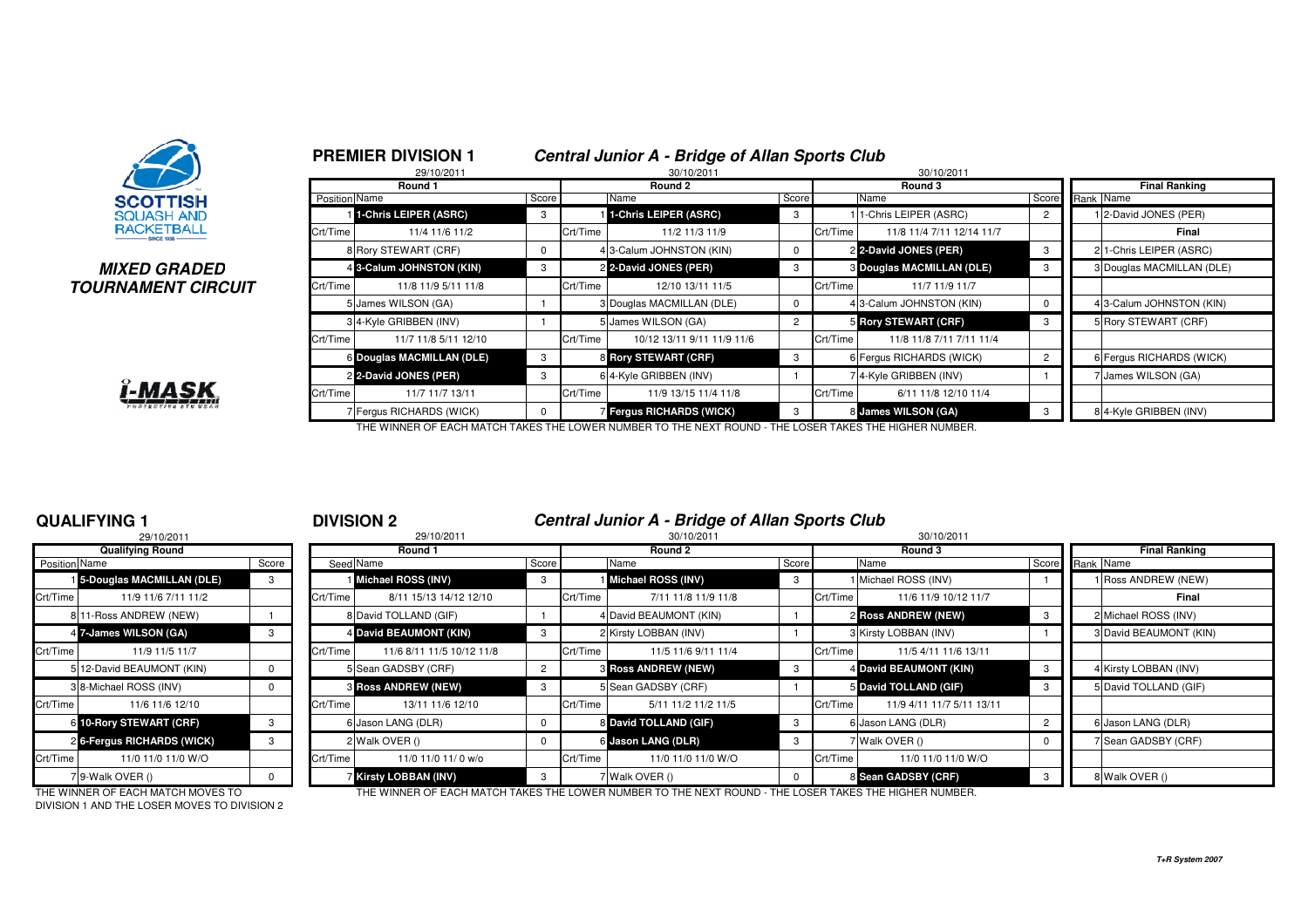### **QUALIFYING 2**

## 2 **DIVISION 3** 29/10/2011 **Central Junior A - Bridge of Allan Sports Club**<br>29/10/2011 **30/10/2011** 30/10/2011 30/10/2011

|                | 29/10/2011                 |                |          |
|----------------|----------------------------|----------------|----------|
|                | <b>Qualifying Round</b>    |                |          |
| Position Name  |                            | Score          | Seed     |
| $\blacksquare$ | 13-Jason LANG (DLR)        | 3              |          |
| Crt/Time       | 11/9 11/13 11/8 11/9       |                | Crt/Time |
|                | 8 19-Ewan HEARNS (INV)     |                | 8        |
| $\overline{4}$ | 15-Sean GADSBY (CRF)       | 3              | 4        |
| Crt/Time       | 9/11 12/10 11/7 13/11      |                | Crt/Time |
|                | 5 20-Martin ROSS (INV)     |                | 5        |
| 3              | 16-David TOLLAND (GIF)     | 3              | 3        |
| Crt/Time       | 11/9 7/11 6/11 11/8 11/6   |                | Crt/Time |
|                | 6 18-Michael JENKINS (WTN) | $\overline{2}$ | 6        |
| $\overline{2}$ | 14-Kirsty LOBBAN (INV)     | 3              | 2        |
| Crt/Time       | 6/11 13/11 12/10 11/4      |                | Crt/Time |
| 7              | 17-Elspeth YOUNG (KIN)     |                | 7        |

DIVISION 2 AND THE LOSER MOVES TO DIVISION 3



|               | <b>Qualifying Round</b>    |       |          | Round 1                       |       |          | Round 2                    |       | Round 3  |                                 |    | <b>Final Ranking</b>     |
|---------------|----------------------------|-------|----------|-------------------------------|-------|----------|----------------------------|-------|----------|---------------------------------|----|--------------------------|
| Position Name |                            | Score |          | Seed Name                     | Score |          | Name                       | Score |          | Name                            |    | Score Rank Name          |
|               | 13-Jason LANG (DLR)        |       |          | <b>Elspeth YOUNG (KIN)</b>    |       |          | <b>Elspeth YOUNG (KIN)</b> |       |          | Elspeth YOUNG (KIN)             |    | 1 Michael JENKINS (WTN)  |
| Crt/Time      | 11/9 11/13 11/8 11/9       |       | Crt/Time | 11/7 11/4 13/11               |       | Crt/Time | 11/4 11/7 11/6             |       | Crt/Time | 11/7 11/7 9/11 11/5             |    | Final                    |
|               | 8 19-Ewan HEARNS (INV)     |       |          | 8 Adam REID (WC)              |       |          | 4 Claire GADSBY (CRF)      |       |          | 2 Michael JENKINS (WTN)         | -3 | 2 Elspeth YOUNG (KIN)    |
|               | 4 15-Sean GADSBY (CRF)     |       |          | 4 Martin ROSS (INV)           |       |          | 2 Michael JENKINS (WTN)    |       |          | <b>3 Ewan HEARNS (INV)</b>      |    | 3 Ewan HEARNS (INV)      |
| Crt/Time      | 9/11 12/10 11/7 13/11      |       | Crt/Time | 7/11 11/7 7/11 12/10 11/8     |       | Crt/Time | 15/13 11/9 11/7            |       | Crt/Time | 11/7 11/9 11/7                  |    |                          |
|               | 5 20-Martin ROSS (INV)     |       |          | 5 Claire GADSBY (CRF)         |       |          | 3 Ewan HEARNS (INV)        |       |          | 4 Claire GADSBY (CRF)           |    | 4 Claire GADSBY (CRF)    |
|               | 8 16-David TOLLAND (GIF)   |       |          | 3 Ewan HEARNS (INV)           |       |          | 5 Martin ROSS (INV)        |       |          | 5 Martin ROSS (INV)             |    | 5 Martin ROSS (INV)      |
| Crt/Time      | 11/9 7/11 6/11 11/8 11/6   |       | Crt/Time | 11/9 11/7 11/9                |       | Crt/Time | 11/3 11/3 11/2             |       | Crt/Time | 7/11 11/9 3/11 12/10 11/3       |    |                          |
|               | 6 18-Michael JENKINS (WTN) |       |          | 6 Harry ANDERSON (WC)         |       |          | 8 Adam REID (WC)           |       |          | 6 Harry ANDERSON (WC)           |    | 6 Harry ANDERSON (WC)    |
|               | 2 14-Kirsty LOBBAN (INV)   |       |          | 2 Michael JENKINS (WTN)       | -3    |          | 6 Harry ANDERSON (WC)      |       |          | <b>7 Richard HOLLINS (ASRC)</b> |    | 7 Richard HOLLINS (ASRC) |
| Crt/Time      | 6/11 13/11 12/10 11/4      |       | Crt/Time | 11/2 11/8 6/11 11/8           |       | Crt/Time | 11/7 11/7 11/8             |       | Crt/Time | 11/2 11/5 11/5                  |    |                          |
|               | 717-Elspeth YOUNG (KIN)    |       |          | <b>Fichard HOLLINS (ASRC)</b> |       |          | Richard HOLLINS (ASRC)     |       |          | 8 Adam REID (WC)                |    | 8 Adam REID (WC)         |

THE WINNER OF EACH MATCH MOVES TO THE THE WINNER OF EACH MATCH TAKES THE LOWER NUMBER TO THE NEXT ROUND - THE LOSER TAKES THE HIGHER NUMBER.



### **QUALIFYING 3**

|                      | 29/10/2011                  |              |          |
|----------------------|-----------------------------|--------------|----------|
|                      | <b>Qualifying Round</b>     |              |          |
| <b>Position Name</b> |                             | Score        | Seed     |
|                      | 121-Harry ANDERSON (WC)     | 3            |          |
| Crt/Time             | 11/3 11/5 11/4              |              | Crt/Time |
|                      | 8 27-Alex WARD (SGF)        | 0            | 8        |
|                      | 4 23-Claire GADSBY (CRF)    | 3            | 4        |
| Crt/Time             | 6/11 11/2 11/7 11/8         |              | Crt/Time |
|                      | 5 28-Carrie HALLAM (ESC)    |              | 5        |
|                      | 3 24-Adam REID (WC)         | 3            | 3        |
| Crt/Time             | 11/5 11/6 17/15             |              | Crt/Time |
|                      | 6 26-Andrew SORBIE (KIN)    | <sup>0</sup> | 6        |
|                      | 2 22-Richard HOLLINS (ASRC) | 3            | 2        |
| Crt/Time             | 11/8 11/9 7/11 7/11 11/7    |              | Crt/Time |
|                      | 7 25-Andrew ROBERTS (KIN)   | 2            |          |

<sup>3</sup> **DIVISION 4 Central Junior A - Bridge of Allan Sports Club**

|       |          | 29/10/2011                |                                                                                                                                                                                                                         |          | 30/10/2011           |                                                                                                                                                                                                            | 30/10/2011                                   |                                                                                                                                                                                                               |                           |
|-------|----------|---------------------------|-------------------------------------------------------------------------------------------------------------------------------------------------------------------------------------------------------------------------|----------|----------------------|------------------------------------------------------------------------------------------------------------------------------------------------------------------------------------------------------------|----------------------------------------------|---------------------------------------------------------------------------------------------------------------------------------------------------------------------------------------------------------------|---------------------------|
|       |          | Round 1                   |                                                                                                                                                                                                                         |          | Round 2              |                                                                                                                                                                                                            | Round 3                                      |                                                                                                                                                                                                               | <b>Final Ranking</b>      |
| Score |          |                           |                                                                                                                                                                                                                         | Name     |                      | Score                                                                                                                                                                                                      |                                              |                                                                                                                                                                                                               | Score Rank Name           |
|       |          |                           | -3                                                                                                                                                                                                                      |          |                      | 3                                                                                                                                                                                                          |                                              | -3                                                                                                                                                                                                            | 1 Andrew ROBERTS (KIN)    |
|       | Crt/Time | 11/9 11/7 14/16 6/11 11/7 |                                                                                                                                                                                                                         |          | 11/5 11/0 6/11 13/11 |                                                                                                                                                                                                            | 13/11 11/7 11/6                              |                                                                                                                                                                                                               | Final                     |
|       |          |                           |                                                                                                                                                                                                                         |          |                      |                                                                                                                                                                                                            |                                              |                                                                                                                                                                                                               | 2 Alex WARD (SGF)         |
|       |          |                           |                                                                                                                                                                                                                         |          |                      |                                                                                                                                                                                                            |                                              | -3                                                                                                                                                                                                            | 3 Sean KELLY (INV)        |
|       | Crt/Time | 11/6 11/8 11/5            |                                                                                                                                                                                                                         | Crt/Time | 11/6 7/11 11/6 11/9  |                                                                                                                                                                                                            | 11/13 11/7 11/4 11/6                         |                                                                                                                                                                                                               |                           |
|       |          |                           | 3                                                                                                                                                                                                                       |          |                      | -3                                                                                                                                                                                                         |                                              |                                                                                                                                                                                                               | 4 Alasdair PROTT (INV)    |
|       |          |                           |                                                                                                                                                                                                                         |          |                      |                                                                                                                                                                                                            |                                              |                                                                                                                                                                                                               | 5 Andrew SORBIE (KIN)     |
|       |          | 11/6 11/1 //4             |                                                                                                                                                                                                                         |          | 11/9 12 10 11/7      |                                                                                                                                                                                                            | 11/8 5/11 14/12 11/7                         |                                                                                                                                                                                                               |                           |
|       |          |                           |                                                                                                                                                                                                                         |          |                      | -3                                                                                                                                                                                                         |                                              | -3                                                                                                                                                                                                            | 6 Mark COYLE (GIF)        |
|       |          |                           |                                                                                                                                                                                                                         |          |                      |                                                                                                                                                                                                            |                                              |                                                                                                                                                                                                               | 7 Carrie HALLAM (ESC)     |
|       | Crt/Time | 11/8 11/9 11/9            |                                                                                                                                                                                                                         | Crt/Time | 11/4 11/3 /11/1      |                                                                                                                                                                                                            | 11/5 11/1 7/11 11/7                          |                                                                                                                                                                                                               |                           |
|       |          |                           |                                                                                                                                                                                                                         |          |                      |                                                                                                                                                                                                            |                                              |                                                                                                                                                                                                               | 8 Madeleine READER (ASRC) |
|       |          | Crt/Time                  | Seed Name<br><b>Andrew ROBERTS (KIN)</b><br>8 Mark COYLE (GIF)<br>4 Carrie HALLAM (ESC)<br>5 Alasdair PROTT (INV)<br><b>8 Alex WARD (SGF)</b><br>6 Madeleine READER (ASRC)<br>2 Andrew SORBIE (KIN)<br>Sean KELLY (INV) | Score    | Crt/Time<br>Crt/Time | <b>Andrew ROBERTS (KIN)</b><br>4 Alasdair PROTT (INV)<br>2 Sean KELLY (INV)<br><b>8 Alex WARD (SGF)</b><br>5 Carrie HALLAM (ESC)<br>8 Mark COYLE (GIF)<br>6 Madeleine READER (ASRC)<br>Andrew SORBIE (KIN) | Crt/Time<br>Crt/Time<br>Crt/Time<br>Crt/Time | Name<br><b>Andrew ROBERTS (KIN)</b><br>2 Alex WARD (SGF)<br>3 Sean KELLY (INV)<br>4 Alasdair PROTT (INV)<br>5 Mark COYLE (GIF)<br>6 Andrew SORBIE (KIN)<br>7 Madeleine READER (ASRC)<br>8 Carrie HALLAM (ESC) |                           |

DIVISION 3 AND THE LOSER MOVES TO DIVISION 4

THE WINNER OF EACH MATCH MOVES TO THE WINNER OF EACH MATCH TAKES THE LOWER NUMBER TO THE NEXT ROUND - THE LOSER TAKES THE HIGHER NUMBER.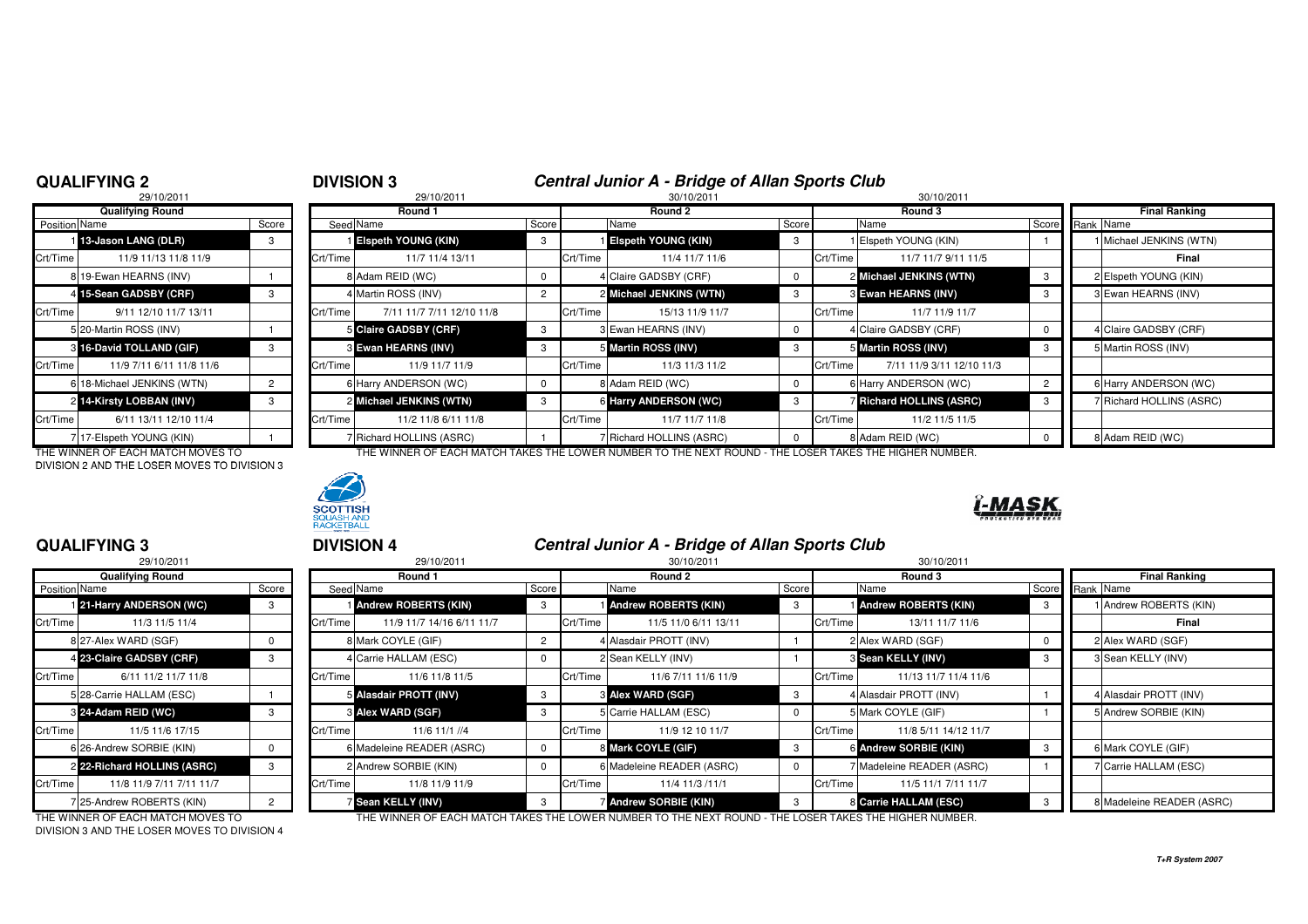## **QUALIFYING 4**

# <sup>4</sup> **DIVISION 5 Central Junior A - Bridge of Allan Sports Club** <sup>8</sup> 29/10/2011 30/10/2011 30/10/2011

|               | 29/10/2011                    |                |          |
|---------------|-------------------------------|----------------|----------|
|               | <b>Qualifying Round</b>       |                |          |
| Position Name |                               | Score          | Seed     |
|               | 29-Walk OVER ()               | 0              |          |
| Crt/Time      | 11/0 11/0 11/0 W/O            |                | Crt/Time |
|               | 8 35-Madeleine READER (ASRC)  | 3              | 8        |
|               | 4 31-Patrick O'SULLIVAN (GIF) | 0              | 4        |
| Crt/Time      | 11/4 11/4 11/7                |                | Crt/Time |
|               | 5 36-Alasdair PROTT (INV)     | 3              | 5        |
|               | 8 32-Mark COYLE (GIF)         | 3              | 3        |
| Crt/Time      | 11/9 7/11 12/10 10/12 11/8    |                | Crt/Time |
| 6             | 34-Ross HENDERSON (INV)       | $\overline{2}$ | 6        |
|               | 230-Rebecca MCKERCHAR (PER)   | 0              | 2        |
| Crt/Time      | 12/10 11/5 17/15              |                | Crt/Time |
|               | 33-Sean KELLY (INV)           | 3              |          |

DIVISION 4 AND THE LOSER MOVES TO DIVISION 5



| <b>Qualifying Round</b> |                              |       | Round 1  |                                   |              | Round 2  |                                   |       |          | Round 3                      | <b>Final Ranking</b> |                              |  |
|-------------------------|------------------------------|-------|----------|-----------------------------------|--------------|----------|-----------------------------------|-------|----------|------------------------------|----------------------|------------------------------|--|
| Position Name           |                              | Score |          | Seed Name                         | Score        |          | Name                              | Score |          | Name                         |                      | Score Rank Name              |  |
|                         | 129-Walk OVER ()             |       |          | 1 Walk OVER ()                    | U            |          | 1 Tino MACKAY-PALACIOS (KIN)      |       |          | 1 Ross HENDERSON (INV)       |                      | 1 Patrick O'SULLIVAN (GIF)   |  |
| Crt/Time                | 11/0 11/0 11/0 W/O           |       | Crt/Time | 11/0 11/0 11/0 W/O                |              | Crt/Time | 11/4 12/10 11/4                   |       | Crt/Time | 11/7 11/7 6/11 8/11 11/9     |                      | Final                        |  |
|                         | 8 35-Madeleine READER (ASRC) |       |          | 8 Tino MACKAY-PALACIOS (KIN)      | $\mathbf{3}$ |          | 4 Ross HENDERSON (INV)            |       |          | 2 Patrick O'SULLIVAN (GIF)   | -3                   | 2 Ross HENDERSON (INV)       |  |
|                         | 431-Patrick O'SULLIVAN (GIF) |       |          | 4 Ross HENDERSON (INV)            | 3            |          | 2 Rebecca MCKERCHAR (PER)         |       |          | 3 Rebecca MCKERCHAR (PER)    | -3                   | 3 Rebecca MCKERCHAR (PER)    |  |
| Crt/Time                | 11/4 11/4 11/7               |       | Crt/Time | 11/4 11/9 11/7                    |              | Crt/Time | 11/8 11/2 11/8                    |       | Crt/Time | 12/10 11/6 6/11 6/11 11/8    |                      |                              |  |
|                         | 5 36-Alasdair PROTT (INV)    |       |          | 5 Craig GRASSIE (ESC)             |              |          | <b>3 Patrick O'SULLIVAN (GIF)</b> |       |          | 4 Tino MACKAY-PALACIOS (KIN) | $\overline{2}$       | 4 Tino MACKAY-PALACIOS (KIN) |  |
|                         | <b>8 32-Mark COYLE (GIF)</b> |       |          | <b>8 Patrick O'SULLIVAN (GIF)</b> | 3            |          | 5 Craig GRASSIE (ESC)             |       |          | 5 Craig GRASSIE (ESC)        |                      | 5 Jamie GORDON (ASRC)        |  |
| Crt/Time                | 11/9 7/11 12/10 10/12 11/8   |       | Crt/Time | 12/10 11/7 11/9                   |              | Crt/Time | 11/0 11/0 11/0 W/O                |       | Crt/Time | 11/6 13/11 11/7              |                      |                              |  |
|                         | 6 34-Ross HENDERSON (INV)    |       |          | 6 Jamie GORDON (ASRC)             | $\Omega$     |          | 8 Walk OVER ()                    |       |          | 6 Jamie GORDON (ASRC)        | -3                   | 6 Craig GRASSIE (ESC)        |  |
|                         | 2 30-Rebecca MCKERCHAR (PER) |       |          | 2 Rebecca MCKERCHAR (PER)         | 3            |          | 6 Jamie GORDON (ASRC)             |       |          | <b>7 Fergus ANDREW (NEW)</b> | -3                   | 7 Fergus ANDREW (NEW)        |  |
| Crt/Time                | 12/10 11/5 17/15             |       | Crt/Time | 11/6 8/11 11/6 11/6               |              | Crt/Time | 11/4 11/7 11/1                    |       | Crt/Time | 11/0 11/0 11/0 W/O           |                      |                              |  |
|                         | 33-Sean KELLY (INV)          |       |          | 7 Fergus ANDREW (NEW)             |              |          | 7 Fergus ANDREW (NEW)             |       |          | 8 Walk OVER ()               |                      | 8 Walk OVER ()               |  |

THE WINNER OF EACH MATCH MOVES TO THE WINNER OF EACH MATCH TAKES THE LOWER NUMBER TO THE NEXT ROUND - THE LOSER TAKES THE HIGHER NUMBER.



### **QUALIFYING 5**

|                      | 29/10/2011                      |              |          |   |
|----------------------|---------------------------------|--------------|----------|---|
|                      | <b>Qualifying Round</b>         |              |          |   |
| <b>Position Name</b> |                                 | Score        | Seed     |   |
|                      | 137-Jamie GORDON (ASRC)         | 3            |          |   |
| Crt/Time             | 11/4 11/3 11/2                  |              | Crt/Time |   |
|                      | 8 43-Jack ORR (CRF)             | 0            |          | 8 |
|                      | 4 39-Craig GRASSIE (ESC)        | 3            |          | 4 |
| Crt/Time             | 11/5 11/4 11/6                  |              | Crt/Time |   |
|                      | 5 44-Katriona ALLEN (PER)       | <sup>0</sup> |          | 5 |
|                      | 8 40-Tino MACKAY-PALACIOS (KIN) | 3            |          | 3 |
| Crt/Time             | 11/3 11/6 11/4                  |              | Crt/Time |   |
|                      | 6 42-Fraser GILLIES (CRF)       | <sup>0</sup> |          | 6 |
|                      | 2 38-William PRENTICE (GA)      |              |          | 2 |
| Crt/Time             | 9/11 11/3 11/4 11/8             |              | Crt/Time |   |
|                      | 41-Fergus ANDREW (NEW)          | 3            |          | 7 |

| QUALIFYING 5                      |                                 |       | <b>DIVISION 6</b> |                              |       |          | Central Junior A - Bridge of Allan Sports Club                                                       |                |          |                              |              |                         |  |
|-----------------------------------|---------------------------------|-------|-------------------|------------------------------|-------|----------|------------------------------------------------------------------------------------------------------|----------------|----------|------------------------------|--------------|-------------------------|--|
|                                   | 29/10/2011                      |       |                   | 29/10/2011                   |       |          | 30/10/2011                                                                                           |                |          | 30/10/2011                   |              |                         |  |
| Qualifying Round                  |                                 |       |                   | Round 1                      |       |          | Round 2                                                                                              |                |          | Round 3                      |              | <b>Final Ranking</b>    |  |
| Position Name                     |                                 | Score | Seed Name         |                              | Score |          | Name                                                                                                 | Score          |          | Name                         | Score        | Rank Name               |  |
| 137-Jamie GORDON (ASRC)           |                                 | 3     |                   | <b>William PRENTICE (GA)</b> |       |          | <b>William PRENTICE (GA)</b>                                                                         | -3             |          | <b>William PRENTICE (GA)</b> | -3           | William PRENTICE (GA)   |  |
| Crt/Time                          | 11/4 11/3 11/2                  |       | Crt/Time          | 11/0 11/6 11/1               |       | Crt/Time | 11/8 11/6 11/8                                                                                       |                | Crt/Time | 11/5 11/7 11/6               |              | Final                   |  |
| 8 43-Jack ORR (CRF)               |                                 |       |                   | 8 Scott GRANT (DUN)          |       |          | 4 Katriona ALLEN (PER)                                                                               | $\Omega$       |          | 2 Colin JACKSON (SGF)        |              | 2 Colin JACKSON (SGF)   |  |
| 4 39-Craig GRASSIE (ESC)          |                                 | 3     |                   | 4 Katriona ALLEN (PER)       |       |          | 2 Sean HUGGETT (DUN)                                                                                 | $\overline{2}$ |          | 3 Sean HUGGETT (DUN)         |              | 3 Katriona ALLEN (PER)  |  |
| Crt/Time                          | 11/5 11/4 11/6                  |       | Crt/Time          | 11/7 9/11 11/2 11/7          |       | Crt/Time | 11/5 8/11 8/11 11/4 11/6                                                                             |                | Crt/Time | 11/8 11/9 11/3               |              |                         |  |
| 5 44-Katriona ALLEN (PER)         |                                 |       |                   | 5 Daniel O'SULLIVAN (GIF)    |       |          | <b>6 Colin JACKSON (SGF)</b>                                                                         | -3             |          | 4 Katriona ALLEN (PER)       | -3           | 4 Sean HUGGETT (DUN)    |  |
|                                   | 8 40-Tino MACKAY-PALACIOS (KIN) | 3     |                   | 3 Jack ORR (CRF)             |       |          | 5 Daniel O'SULLIVAN (GIF)                                                                            | $\mathbf 0$    |          | 5 Scott GRANT (DUN)          |              | 5 Jack ORR (CRF)        |  |
| Crt/Time                          | 11/3 11/6 11/4                  |       | Crt/Time          | 11/5 8/11 11/6 11/7          |       | Crt/Time | 11/7 11/2 11/7                                                                                       |                | Crt/Time | 11/9 11/7 11/8               |              |                         |  |
| 6 42-Fraser GILLIES (CRF)         |                                 |       |                   | 6 Colin JACKSON (SGF)        | 3     |          | 8 Scott GRANT (DUN)                                                                                  | -3             |          | 6 Jack ORR (CRF)             | $\mathbf{3}$ | 6 Scott GRANT (DUN)     |  |
| 238-William PRENTICE (GA)         |                                 |       |                   | 2 Fraser GILLIES (CRF)       |       |          | 6 Jack ORR (CRF)                                                                                     | -3             |          | 7 Fraser GILLIES (CRF)       |              | Daniel O'SULLIVAN (GIF) |  |
| Crt/Time                          | 9/11 11/3 11/4 11/8             |       | Crt/Time          | 11/4 11/5 11/4               |       | Crt/Time | 11/4 11/5 11/8                                                                                       |                | Crt/Time | 16/14 11/7 11/4              |              |                         |  |
| 41-Fergus ANDREW (NEW)            |                                 | 3     |                   | Sean HUGGETT (DUN)           |       |          | 7 Fraser GILLIES (CRF)                                                                               |                |          | 8 Daniel O'SULLIVAN (GIF)    |              | 8 Fraser GILLIES (CRF)  |  |
| THE WINNER OF EACH MATCH MOVES TO |                                 |       |                   |                              |       |          | THE WINNER OF EACH MATCH TAKES THE LOWER NUMBER TO THE NEVT ROUND. THE LOSER TAKES THE HIGHER NUMBER |                |          |                              |              |                         |  |

DIVISION 5 AND THE LOSER MOVES TO DIVISION 6

THE WINNER OF EACH MATCH MOVES TO THE WINNER OF EACH MATCH TAKES THE LOWER NUMBER TO THE NEXT ROUND - THE LOSER TAKES THE HIGHER NUMBER.